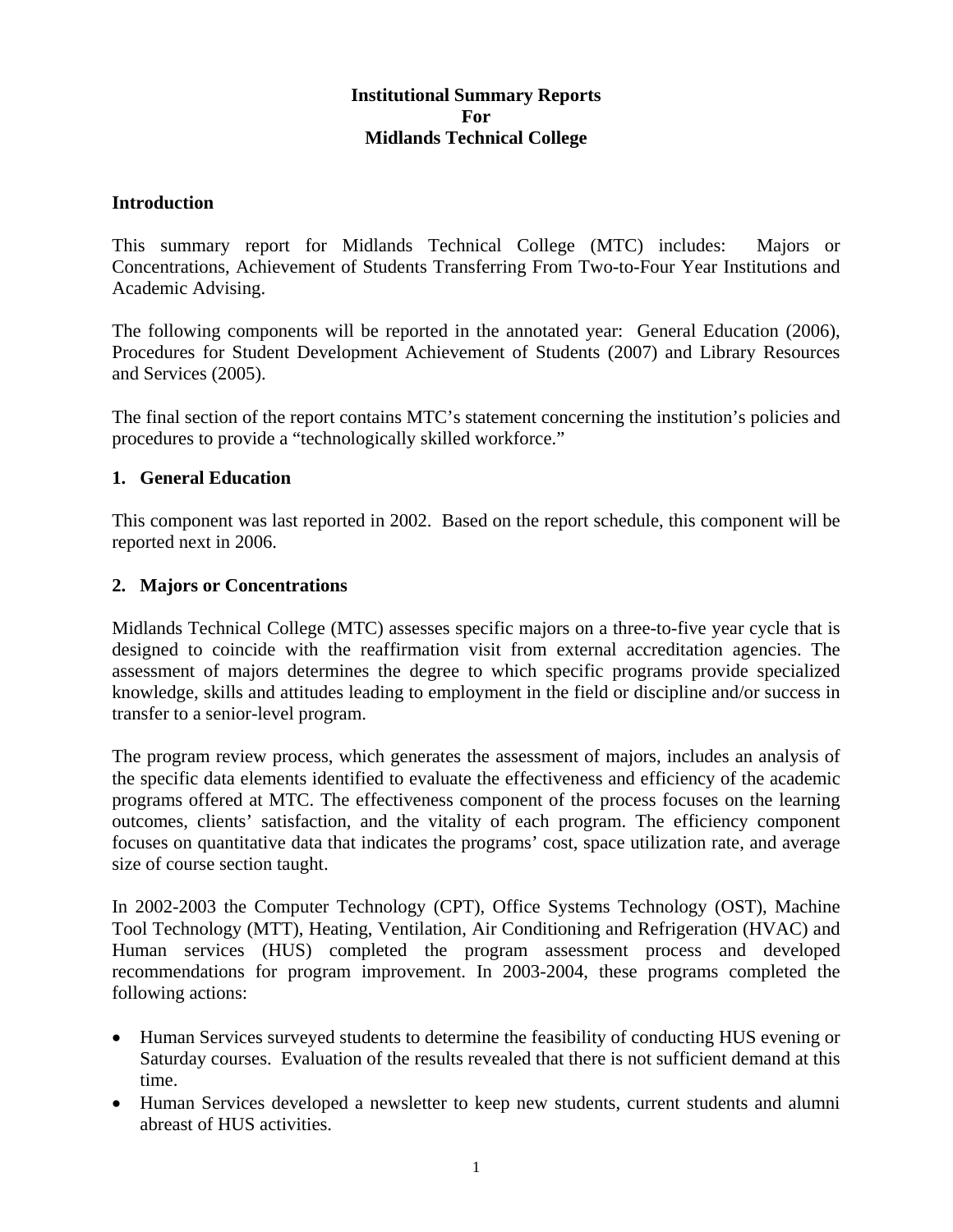- The Midlands Interagency Human Services Committee has been formed to address networking needs for HUS students as well as HUS professionals in general. This network was designed to not only secure employment for the two-year HUS graduates, but to provide an environment that supported their continued education. This has already resulted in several HUS employers contacting and hiring MTC HUS graduates. Additionally, relationships have been formed with 4-year institutions (Springfield College, Columbia College, Limestone, USC Beaufort) with the goal of ensuring a seamless transition.
- Human Services completed the evaluation of the New Student Orientation program and have implemented revisions for both HUS as well as Early Childhood Development (ECD) Student Orientations.
- HVAC coordinated with the MTC Social/Behavioral Science department to identify course(s) that will provide HVAC students identified workplace skill needs: interacting with co-workers and clients, conflict resolution, and business ethics.
- OST visited peer institutions and developed a new elective course (OST 255) that includes practical work experience in an approved office setting.
- Based on the DACUM results and the evaluation of the degree and certificate programs, OST faculty have developed numerous prerequisite and course revisions.
- OST, the Paralegal program and members of the legal profession evaluated the potential for a Legal Office Administrative Assistant program and has recommended that the initial focus be on the development of a certificate program.
- Machine Tool Technology secured Cooper Power Tools and FN Manufacturing membership on MET-TEC Teams (METalworking Technical Evaluation Committee) to certify students' projects to the National Institute for Metalworking Skills (NIMS) standards
- Machine Tool Technology faculty have partnered with the machine tool instructors at Spring Valley High School, Lexington Technology Center, and Fairfield County Career Center to help them achieve NIMS certification and curriculum development that should better prepare their Machine Tool students for entry into and successful completion of the MTC program.
- Machine Tool Technology Advisory Committee members have been involved with the Midlands Education and Business Alliance's Manufacturing Alliance committee to promote the program to prospective students.
- CPT developed an Introduction to Information Technology course which provides students with content and activities specifically designed to familiarize them with the daily tasks seen in a variety of IT career fields.

The college has established two objectives for the 2004-2005 action plan: continue to monitor the progress of program recommendations from completed program reviews and continue with the development of automated process to provide data to the program chairs on an annual basis.

# **3. Academic Advising**

The assessment of academic advising at Midlands Technical College (MTC) includes the use of surveys and qualitative assessments to determine student perceptions of satisfaction with the effectiveness of the advisement process. To enhance advisement effectiveness and student progress toward achievement of academic goals, assessment occurs at various points during and after the student's college experience. MTC continues to conduct an annual review as well as a tri-annual program review of the Advisement and Scheduling Center's effectiveness. Resulting trend data on student perceptions are compared to established standards.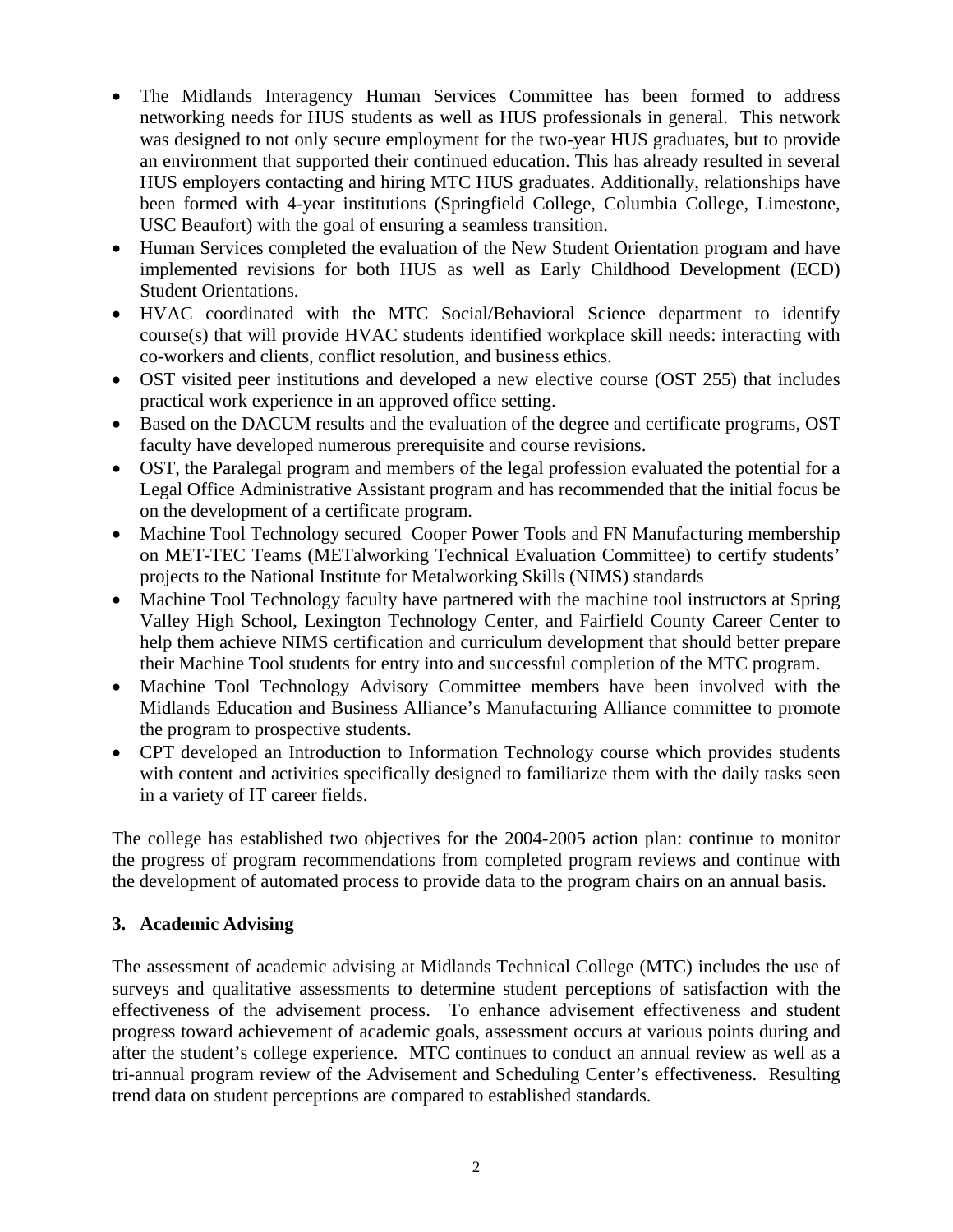The College has set an 85 percent standard for sophomore-level student satisfaction with the College's advising system and established a quality rating standard of 2.4 or higher on a 4.0 scale. To provide a comprehensive picture of academic advising at MTC, student perceptions are assessed after initial advisement in the Student Advisement Center and at graduation. Academic program review surveys provide program-specific advising information and an external review committee comprehensively evaluates the Advisement and Scheduling Center every three years using the Council on the Advancement of Standards (CAS) criteria. Student/advisor ratios are also assessed. When appropriate, comparisons are made with other two-year colleges and to earlier data, for trend analysis.

In 2004 entering student satisfaction with advising exceeded the 85 percent standard. Graduating student satisfaction with advising was less than the standard. Advisement satisfaction ratings in academic programs participating in the academic program review process between 1999 and 2003 varied widely. The 2004 program review of the Advisement and Scheduling Center yielded an overall rating of 4.9 on a 5.0 scale. Student/advisor ratios have increased moderately over the past six years.

MTC strives to make innovative use of technology to support academic advising. Recent initiatives include:

- The Academic Advising web page was expanded. Links to useful information was added and a new interface was created for easier navigation.
- A web page specifically designed for the parents of students was created to provide easy access to the advisement, registration and financial aid information. A Parents Orientation program was also created to provide an opportunity for parents to meet with college officials and receive answers to advisement-related questions.
- A web page for high school counselors was created to provide them with advisement-related information for their students.
- An MTC Online screen was created to provide faculty advisors with easy access to student transcripts and test scores.
- A customized Class Search screen was created as a solution to a slow Internet transfer problem.
- The process for validating course prerequisites and loading them into the Colleague system was revised and improved. The process involves a collaborative effort between several MTC departments.
- An On-line Orientation video, which includes an advisement component, was developed and placed on the MTC web site for all students and prospective students to view.
- Degree Audit tracking was made available to students over the web, enabling them to determine their academic progress not only in their current major, but also in other majors they may be considering.
- The Midlands Technical College Video News Network (MTCVNN), a series of plasma screens located strategically in high traffic areas on the Airport, Beltline, and Northeast Campuses, was implemented, providing students with the latest information about advisement and other college news.

Advisement training continues to be a high priority of the college. Advisement and Scheduling Center personnel conduct training sessions every semester. All new advisors are required to attend advisement training. An On-line Advisor Training program was created and placed on the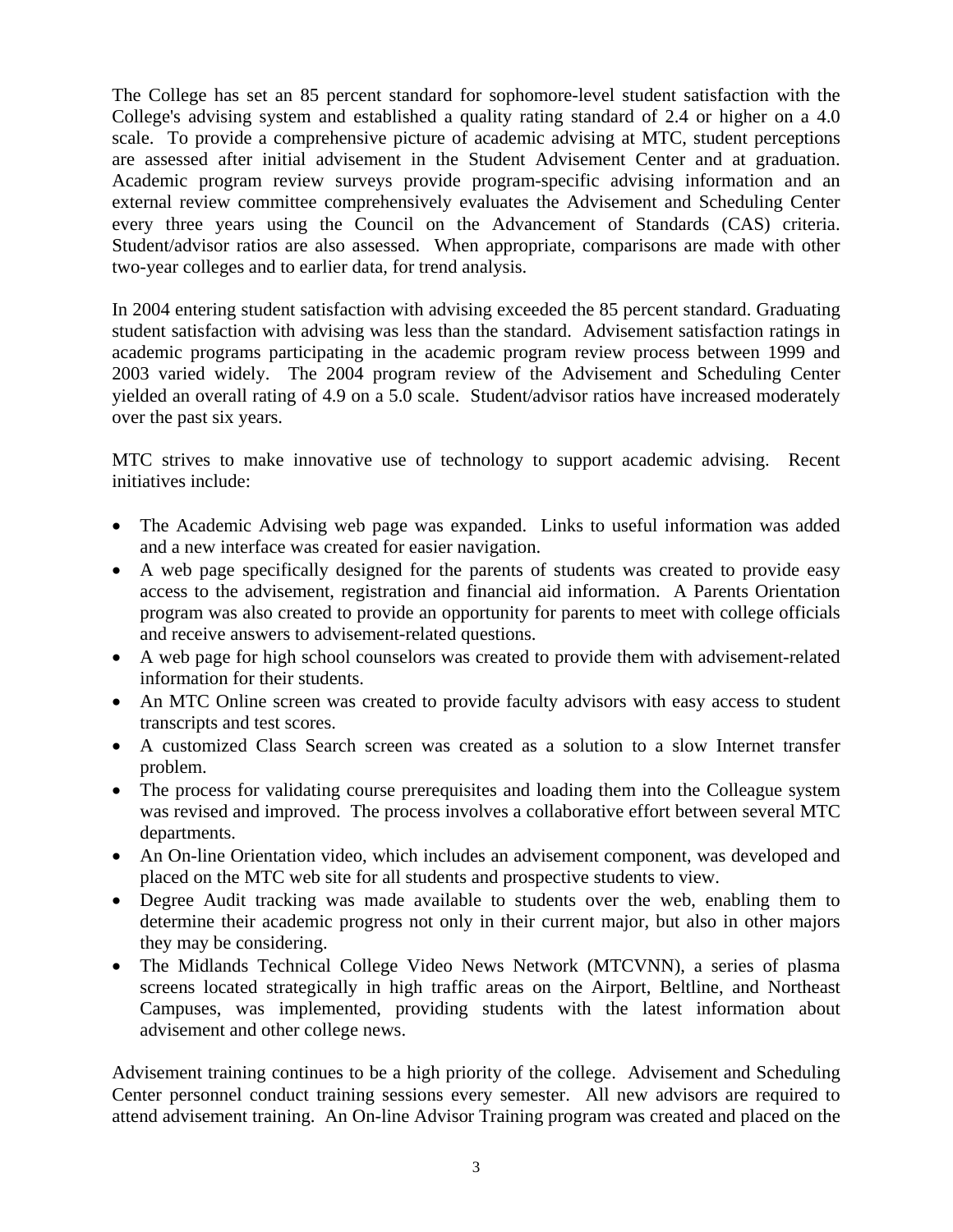web for advisors wanting to review training materials after attending the training sessions. Each semester a newsletter, the *Transfer Tribune*, containing advisement information and tips is published and sent to all advisors. Faculty from all education departments and key staff from Student Development Services and Education continue to assess advisement needs and recommend improvements in areas such as training, evaluation and processes. The advisor training initiatives outlined above are accomplishments relating to the 1997-99 objectives to continue to implement activities to improve the quality of advisement training.

The 2004-2007 action plan contains five objectives: (1) The Office of Assessment, Research and Planning will continue to collect trend data on student satisfaction with the effectiveness of advising on surveys at different points in the college experience. (2) Develop and implement a pre-admission advising program. (3) Coordinate the implementation of a telephone/e-mail outreach program for students who have not completed the registration process. (4) Develop and implement an outreach advising program for students considered as high risk who are not being served by an existing MTC Special Program. (5) The Advisement and Scheduling Center and Counseling Services will collaborate on the implementation of an advising/career planning program for Pre-Nursing and Pre-Health students who are currently enrolled in a Developmental Studies course.

# **4. Achievement of Students Transferring From Two-to-Four Year Institutions**

Midlands Technical College (MTC) developed four objectives in its 2002-04 action plan to improve the effectiveness of its transfer program and assess the performance of students who transfer from MTC to four-year institutions. These objectives include: exploring strategies for expanding transferable course offerings in AA/AS programs, continuing to work with the Transfer Advisory Board to match AA/AS degree with the general education requirements of senior institutions and to ensure course transferability from MTC to senior institutions, continuing the implementation and feasibility analysis of the MTC-USC Transfer Student Tracking Model and continuing the implementation of the assigned advising system and design of the evaluation process. Additionally, the college assesses the performance of its transfer students through the review of data provided by public SC four-year institution.

Work on the four objectives developed in 2002-04 yielded the following results.

- MTC successfully negotiated the articulation of the following eight additional courses at senior institutions (ENG 212, MAT 132, PHI 106, MAT 220, PSC 205, PSC 220, MUS 106, and HIS 113. The college was active in fostering relationships and communication with senior institutions to provide more and better transfer options for the MTC student.
- Based on output from the Transfer Advisory Board, MTC AA/AS faculty members will begin offering PRAXIS I preparation workshops for students beginning in Fall 2004 and encouraging students planning to major in teacher education to take PRAXIS I before transferring. Additionally, the Transfer Advisory Board has provided valuable opportunities to discuss the impact of curriculum changes at four-year institutions on MTC transfer students.
- The implementation of the assigned advising system and design of the evaluation process has been very successful. New and continuing AA/AS students now complete information cards indicating the senior institution to which they will transfer as well as the program of study that they will pursue. This information is used to match students with advisors in their field of study. There are approximately 90 AA/AS advisors and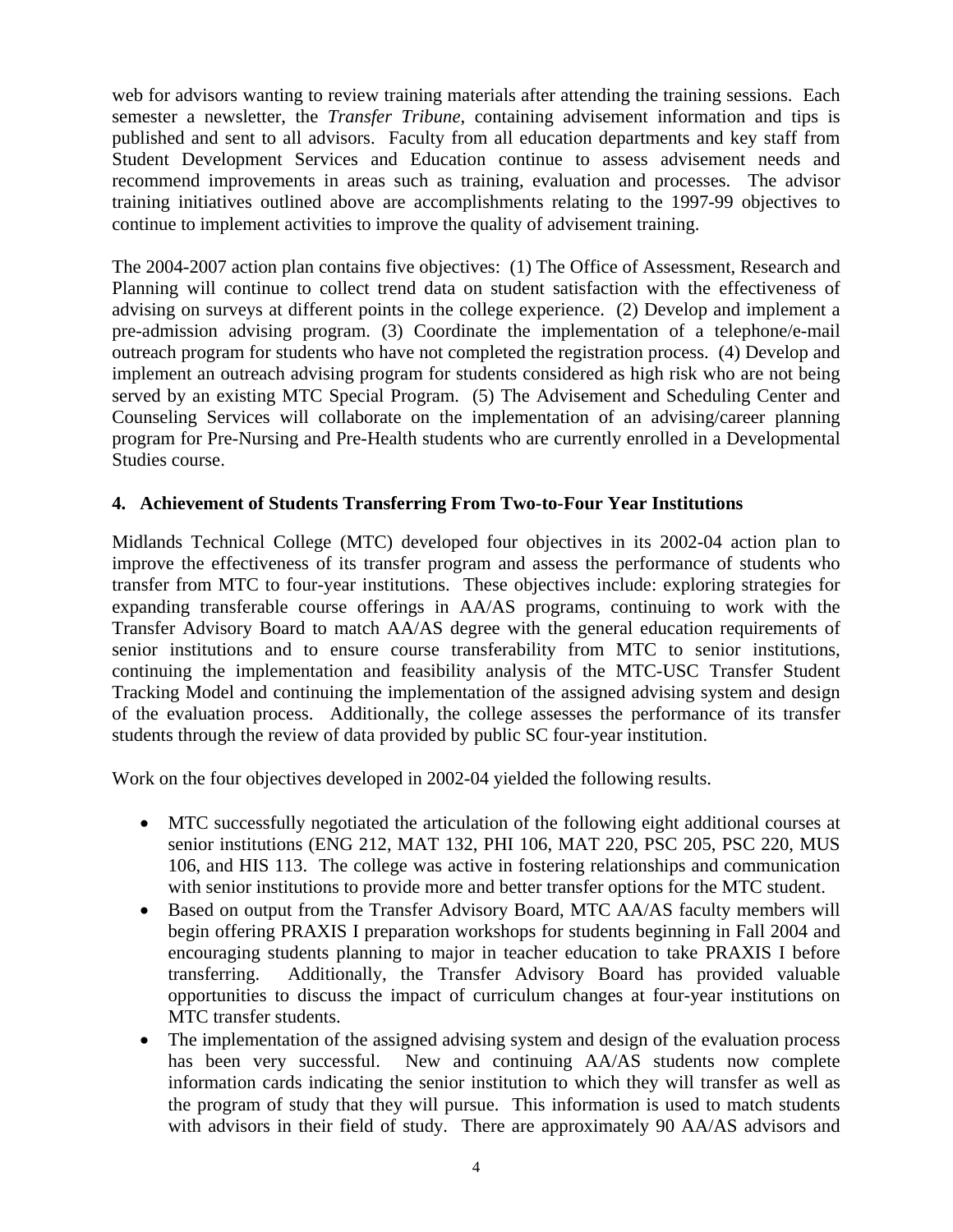each advisor has approximately 35 assigned advisees. This means that approximately 3150 students have been assigned a permanent advisor, an increase of 1400 advisees assigned since the 2001-02 academic year.

• Because the University of South Carolina is the primary destination for transfer students leaving Midlands Technical College, several different collaboration initiatives have been established between the two institutions. These include: annual AA/AS Advisory Board meetings at MTC, annual joint meetings between MTC and USC faculty advisors, the provision of updated transfer guides by most colleges at USC for the AA/AS programs, departmental workshops in the Social and Behavioral Sciences Department for students interested in transferring to USC and regular communication with USC representatives regarding ways to improve or clarify transfer processes.

# **Transfer Activity and Performance**

Midlands Technical College assesses transfer activity and performance of students who transfer from MTC to four-year institutions through data provided by the receiving institutions. Every two years, each South Carolina 4-year public institution of higher education provides summary information on the fall term MTC first-time transfer cohort. The data includes number applied, accepted, rejected and enrolled as well as a comparison of term GPA for native and MTC transfers, categorized by gender-ethnicity and hours completed

In Fall 2003, 945 MTC students applied for admission to all eleven 4-year South Carolina public institutions of higher education. The actual number of MTC students transferring increased from 274 to 337, a 23 % increase. The numbers of MTC transfers increased at eight of the eleven colleges (2001 to 2003), and decreased at Winthrop, Lander and the Citadel. USC-Columbia has traditionally received the largest number of MTC transfer students and Fall 2003 was no exception (Table 1). MTC students comprised 60 percent of the total Technical College students applying to USC in Fall 2003 and 60 percent of those enrolled.

|                           |                  | <b>Fall 1999</b>                   | <b>Fall 2001</b> |                                    | <b>Fall 2003</b> |                                    |
|---------------------------|------------------|------------------------------------|------------------|------------------------------------|------------------|------------------------------------|
| <b>4-Year Institution</b> | <b>Transfers</b> | <b>Percent</b><br><b>Transfers</b> | <b>Transfers</b> | <b>Percent</b><br><b>Transfers</b> | <b>Transfers</b> | <b>Percent</b><br><b>Transfers</b> |
| USC Columbia              | 174              | 64.7%                              | 188              | 68.6%                              | 225              | 66.8%                              |
| USC Aiken                 | 14               | 5.2%                               | 9                | 3.3%                               | 17               | 5.0%                               |
| Winthrop                  | 16               | 5.9%                               | 19               | 6.9%                               | 13               | 3.9%                               |
| Clemson                   | 16               | 5.9%                               | 10               | 3.6%                               | 19               | 5.6%                               |
| <b>USC</b> Spartanburg    | 5                | 1.9%                               |                  | 0.4%                               | 7                | 2.1%                               |
| College of Charleston     | 18               | 6.7%                               | 18               | 6.6%                               | 12               | 3.6%                               |
| Coastal                   | 6                | 2.2%                               | 6                | 2.2%                               | 10               | 3.0%                               |
| <b>SC</b> State           | 8                | 3.0%                               | 6                | 2.2%                               | 20               | 5.9%                               |
| Lander                    | 6                | 2.2%                               | 11               | 4.0%                               | 8                | 2.4%                               |
| <b>Francis Marion</b>     | $\overline{2}$   | 0.7%                               | 3                | 1.1%                               | $\overline{4}$   | 1.2%                               |
| The Citadel               | 4                | 1.5%                               | 3                | 1.1%                               | $\overline{2}$   | $0.6\%$                            |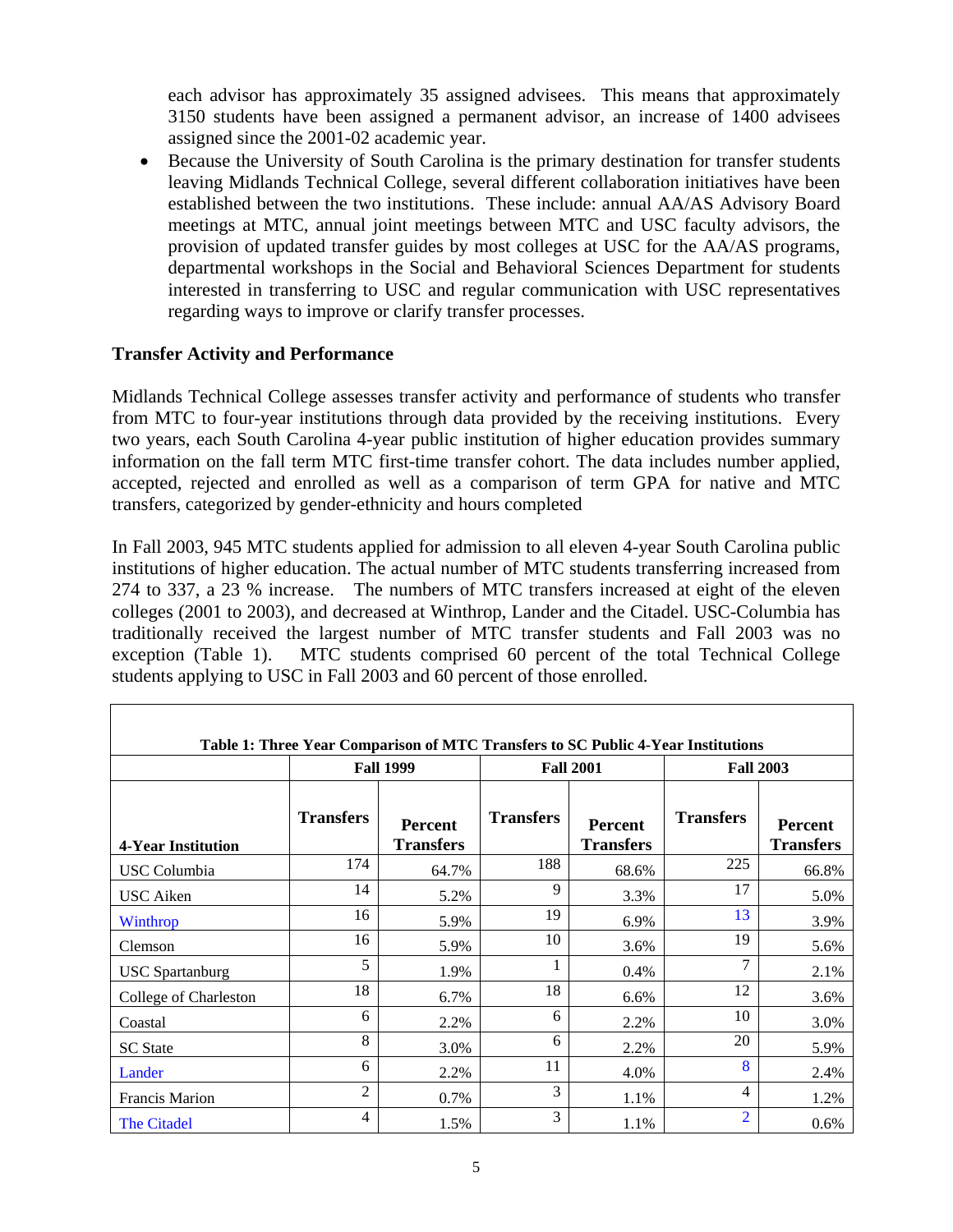| $\overline{\phantom{a}}$<br>$   -$ |  | - - | $\sim$ $\sim$ $\sim$<br>۰. |  |
|------------------------------------|--|-----|----------------------------|--|
|                                    |  |     |                            |  |

In Fall 2003, 60 percent of the 945 MTC students who applied to these 11 South Carolina public 4-year institutions were accepted and 60 percent of those accepted actually enrolled (Table 2). While 40 percent of the accepted students did not enroll, the data does not allow for the identification of students who applied to more than one institution.

Demographic data is only provided for those students who actually enrolled at the reporting institutions. In Fall 2003, Non-whites comprised 28 percent of the total cohort, an increase from 22 percent in Fall 2001 and females comprised 45 percent of the cohort, a decline from 50 percent of the cohort in Fall 2001.

| Table 2: MTC First-Time Fall 2003 Transfers to SC Public Four Year Institutions<br>(Applications, Acceptances, and Enrollments) |                                                            |                                                                                |                                                 |                                                           |  |  |
|---------------------------------------------------------------------------------------------------------------------------------|------------------------------------------------------------|--------------------------------------------------------------------------------|-------------------------------------------------|-----------------------------------------------------------|--|--|
|                                                                                                                                 | <b>Total MTC</b><br><b>Transfer</b><br><b>Applications</b> | <b>Total MTC</b><br><b>Completed</b><br><b>Transfer</b><br><b>Applications</b> | <b>Total MTC</b><br><b>Students</b><br>Accepted | Total<br><b>MTC</b><br><b>Students</b><br><b>Enrolled</b> |  |  |
| Four Year Institution                                                                                                           | 697                                                        | 563                                                                            | 408                                             | 225                                                       |  |  |
| USC Columbia                                                                                                                    |                                                            |                                                                                |                                                 |                                                           |  |  |
| <b>USC</b> Aiken                                                                                                                | 67                                                         | 47                                                                             | 39                                              | 17                                                        |  |  |
| Winthrop                                                                                                                        | 29                                                         | 22                                                                             | 22                                              | 13                                                        |  |  |
| Clemson                                                                                                                         | 27                                                         | 22                                                                             | 21                                              | 19                                                        |  |  |
| <b>USC</b> Spartanburg                                                                                                          | 27                                                         | 21                                                                             | 18                                              | 7                                                         |  |  |
| College of Charleston                                                                                                           | 27                                                         | 19                                                                             | 12                                              | 12                                                        |  |  |
| Coastal Carolina                                                                                                                | 20                                                         | 17                                                                             | 11                                              | 10                                                        |  |  |
| <b>SC</b> State                                                                                                                 | 20                                                         | 20                                                                             | 20                                              | 20                                                        |  |  |
| Lander                                                                                                                          | 19                                                         | 13                                                                             | 12                                              | 8                                                         |  |  |
| The Citadel                                                                                                                     | 9                                                          | 8                                                                              | $\mathfrak{D}$                                  | $\overline{2}$                                            |  |  |
| <b>Francis Marion</b>                                                                                                           | 12                                                         | 10                                                                             | $\tau$                                          | 4                                                         |  |  |
| Total                                                                                                                           | 954                                                        | 762                                                                            | 572                                             | 337                                                       |  |  |

While all eleven institutions provided comparisons of Native and transfer student GPA by gender-ethnicity by groupings of cumulative hours earned (transfer hours included), the small number of MTC transfer students in each category, except USC-Columbia, prevents any analysis. It is not practical to combine the data as it is averaged data. The institutions provide a "Total Native GPA" and a "Total Transfer GPA" which is calculated by multiplying that average GPA for each ethnic-gender group and dividing that sum by the total students. While this provides a data point for comparison, it is of limited value.

Table 3 presents a comparison of the Fall 2003 averaged GPA's for Native and MTC transfer students. MTC transfer students had higher averaged GPAs at five of the eleven institutions.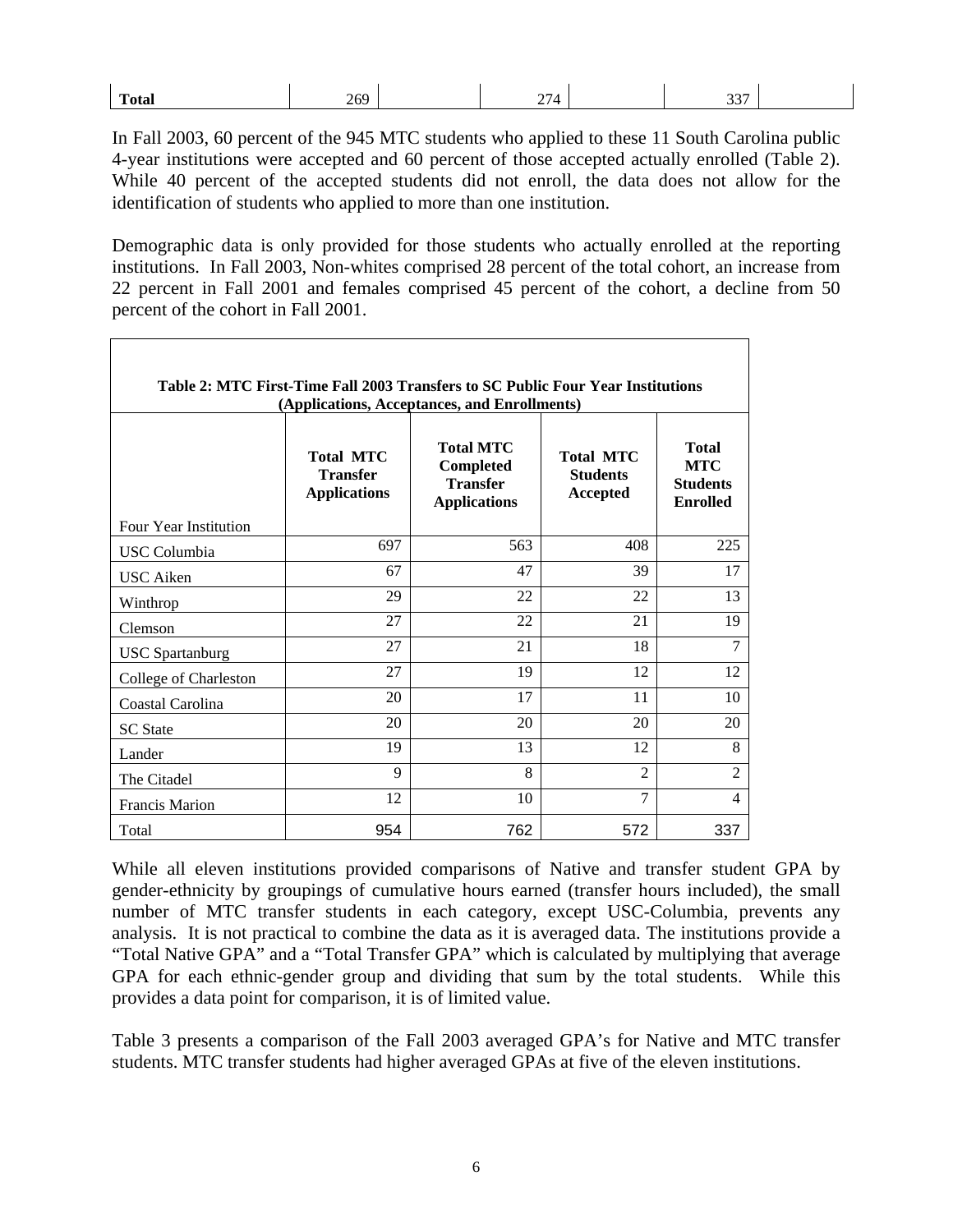|                              |                 | <b>MTC</b> Transfer | <b>Native</b>   |                        |  |
|------------------------------|-----------------|---------------------|-----------------|------------------------|--|
| <b>Four Year Institution</b> | <b>Students</b> | Averaged<br>GPA     | <b>Students</b> | Averaged<br><b>GPA</b> |  |
| <b>USC Columbia</b>          | 225             | 2.63                | 14301           | 2.92                   |  |
| <b>USC Aiken</b>             | 16              | 2.74                | 2373            | 2.64                   |  |
| Winthrop                     | 13              | 2.43                | 3794            | 2.83                   |  |
| <b>Clemson</b>               | 19              | 2.05                | 12423           | 2.99                   |  |
| <b>USC Spartanburg</b>       | 7               | 2.7                 | 3223            | 2.61                   |  |
| <b>College of Charleston</b> | 12              | 2.49                | 6557            | 2.94                   |  |
| Coastal                      | 10              | 2.23                | 1268            | 2.69                   |  |
| <b>SC State</b>              | 20              | 2.53                | 3370            | 2.45                   |  |
| <b>Lander</b>                | 8               | 2.59                | 1165            | 2.58                   |  |
| <b>Francis Marion</b>        | 4               | 2.77                | 1994            | 2.51                   |  |
| <b>The Citadel</b>           | 2               | 1.66                | 1848            | 2.77                   |  |

**Table 3: Comparison of Averaged Fall 2003 Native and MTC Transfer Student GPA At SC Public Four Institutions** 

Two Objectives have been developed for the 2005-2006 timeframe: pursue partnerships that focus on improving the successful transfer of AA/AS students from MTC to 4-yr colleges and universities and continue the analysis of the USC-MTC partnership data.

#### **5. Procedures for Student Development**

This component was last reported in 2003. Based on the report schedule, this component will be reported next in 2007.

# **6. Library Resources and Services**

This component was last reported in 2002. Based on the report schedule, this component will be reported next in 2005.